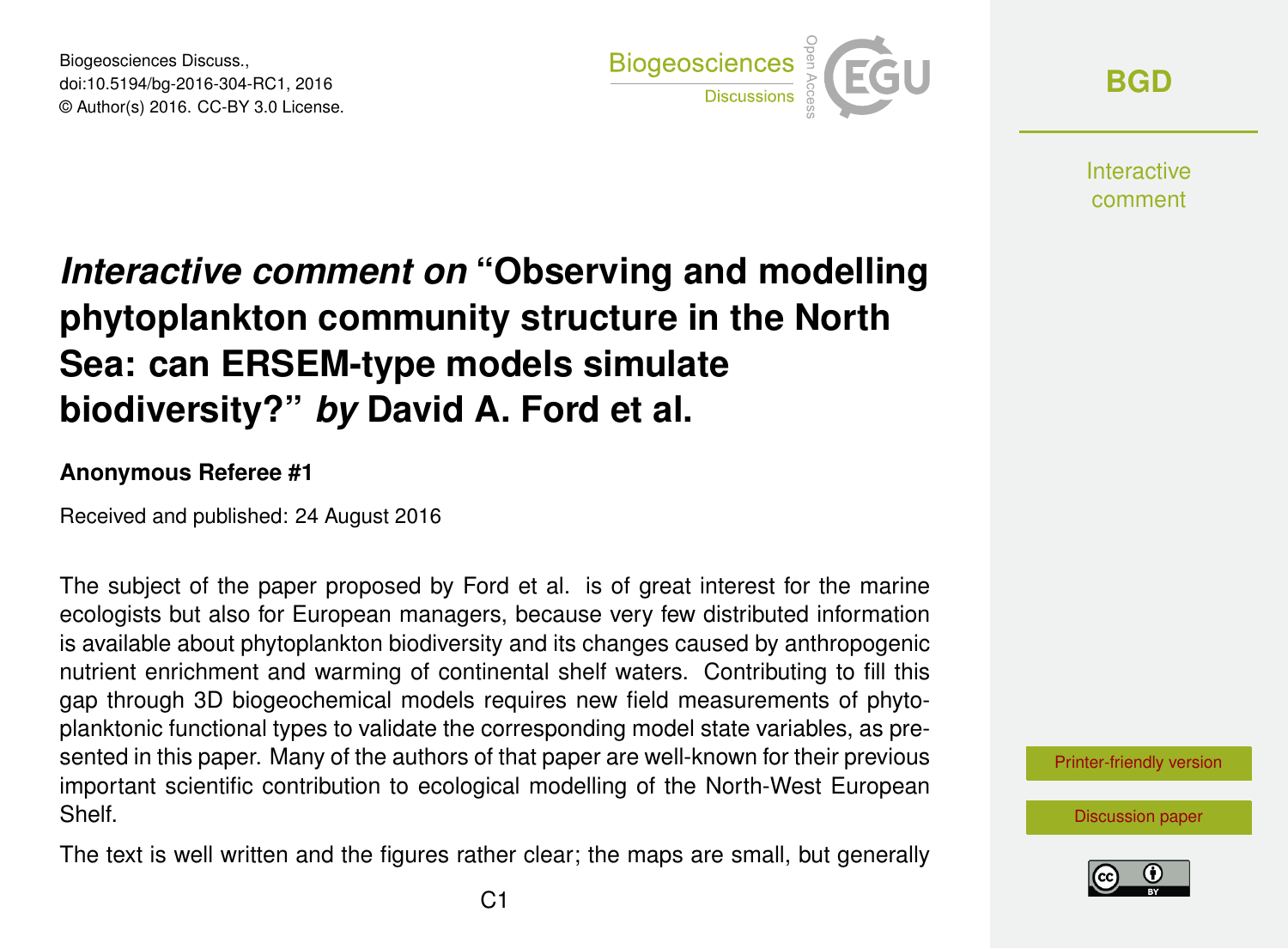usable. I suggest using more contrasted "pole" colors in the triangular representation used in figure 11.

As far as the models are concerned, a simple comparison between two versions of 3D-distributed ERSEM model is interesting, but rather difficult to be analysed, because both the physics and the biogeochemistry are different. As a caricatural example, the comparison between the assimilated temperature of NEMO-ERSEM and the freerunning temperature of GETM-ERSEM-BFM (figure 4) seems to me inapplicable. Secondly, when strong differences appear, the authors should try to explain more what process (physical or biogeochemical) can be thought to be possibly the main driver.

The Taylor's diagram (Figure 3) shows (as in many models) that chlorophyll and SPM are not so realistically simulated, especially chlorophyll for the GETM-ERSEM-BFM version using the more complex biogeochemistry and sediment modelling, and SPM for the NEMO-ERSEM simpler version. The discrepancy in August chlorophyll is clearly visible on Figure 5: whereas GETM-ERSEM-BFM produces too much chlorophyll in the English Channel and the southern North Sea (especially this bloom in front of the Humber estuary) along with a too poor biomass in the central North Sea, NEMO-ERSEM has too smooth results and underestimates the chlorophyll on the coastal shallow German and Danish zones. For SPM, Figure 6 shows a good adequation for GETM-ERSEM-BFM, but a strong underestimation in the shallow waters for NEMO-ERSEM. So, I disagree a little bit with the authors when they say that "both models were still able to capture the main observed features throughout the domain." For nutrients, the too coarse maps of WOA climatologies don't allow a precise validation; but the authors could try to link the different behaviours of the two versions to their deposition and remineralisation processes : in the central North Sea, GETM-ERSEM-BFM seems to trap too much the detrital forms of N, P and Si. As far as biodiversity is concerned, GETM-ERSEM-BFM clearly gives a more realistic decomposition in phytoplanktonic functional types, while the weakness of diatoms in coastal nutrient-enriched zones seems to be strongly unrealistic in the case of NEMO-ERSEM, even in August.

## **[BGD](http://www.biogeosciences-discuss.net/)**

Interactive comment

[Printer-friendly version](http://www.biogeosciences-discuss.net/bg-2016-304/bg-2016-304-RC1-print.pdf)

[Discussion paper](http://www.biogeosciences-discuss.net/bg-2016-304)